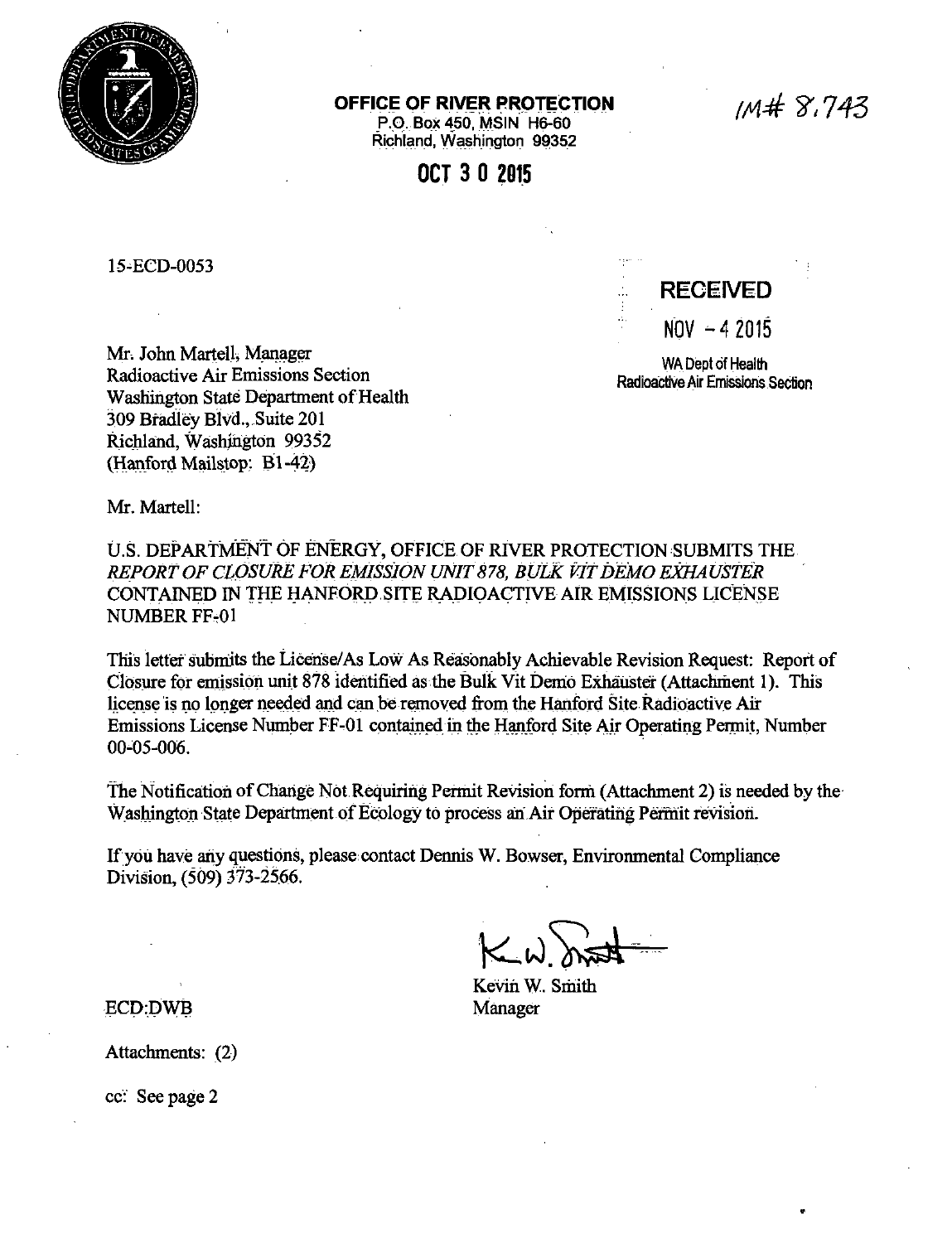Mr. John Martell 15-ECD-0053

cc w/attachs: P.M. Gent, Ecology R.A. Kaldor, MSA R.J. Utley, WDOH Environmental Portal, LMSI WRPS Correspondence

cc w/o attachs: B.G. Erlandson, BNI J. Cox, CTUIR R.S. Skeen, CTUIR S.L. Dahl, Ecology D. Zhen, EPA (Region 10, Seattle) G. Bohnee, NPT K. Niles, Oregon Energy E.T. Faust, RL J.W. Schmidt, WDOH J.A. Joyner, WRPS R. Jim, YN

*r* 

 $\overline{1}$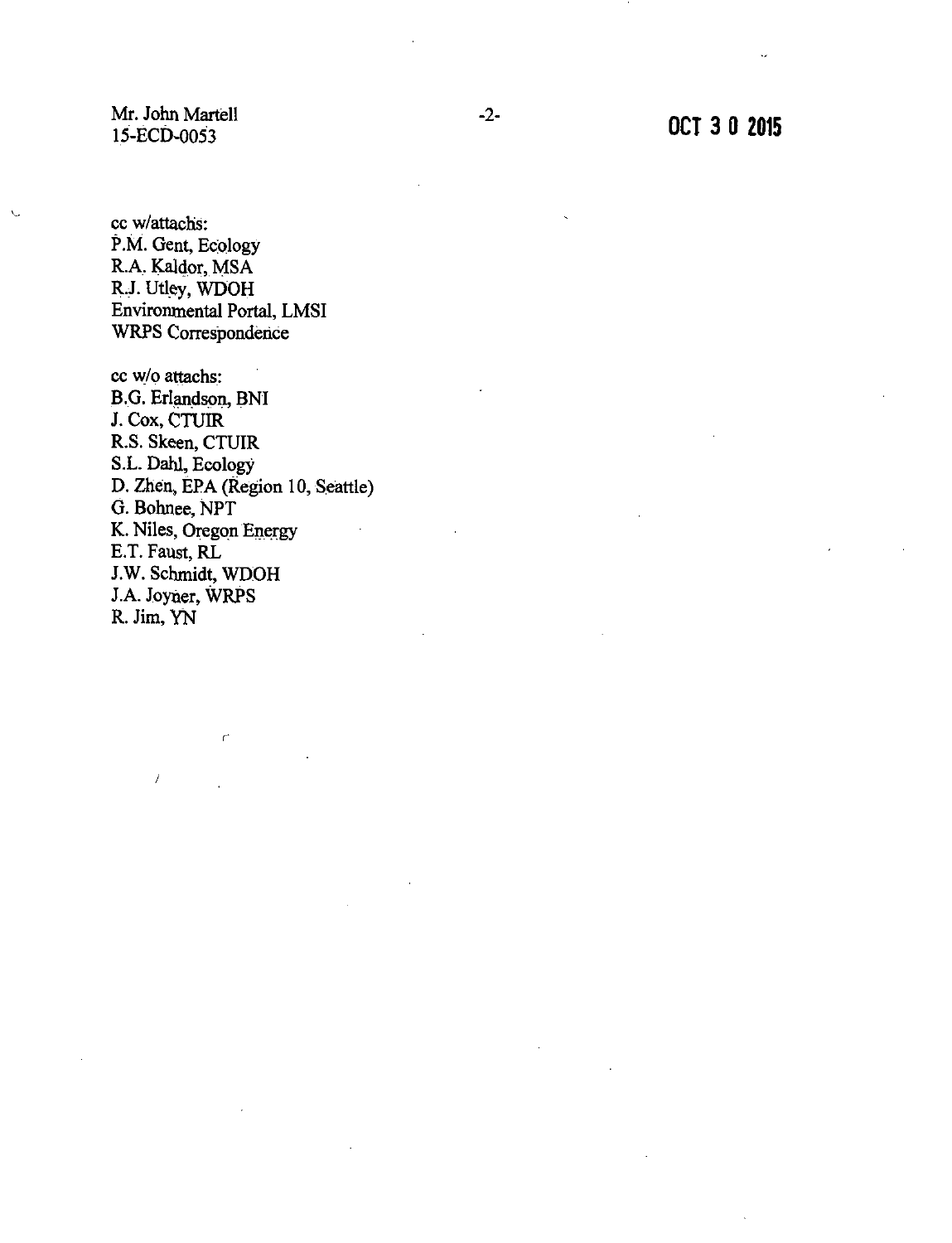Attachment 1 15-ECD-0053 (2 Pages)

# License/ALARACT Revision Request

Report of Closure for Emission Unit 878, Bulk Vit Demo Exhauster

 $\frac{1}{\text{Deninis W. Bowers}}$  W.  $\frac{1}{\text{Deninis W. Bowers}}$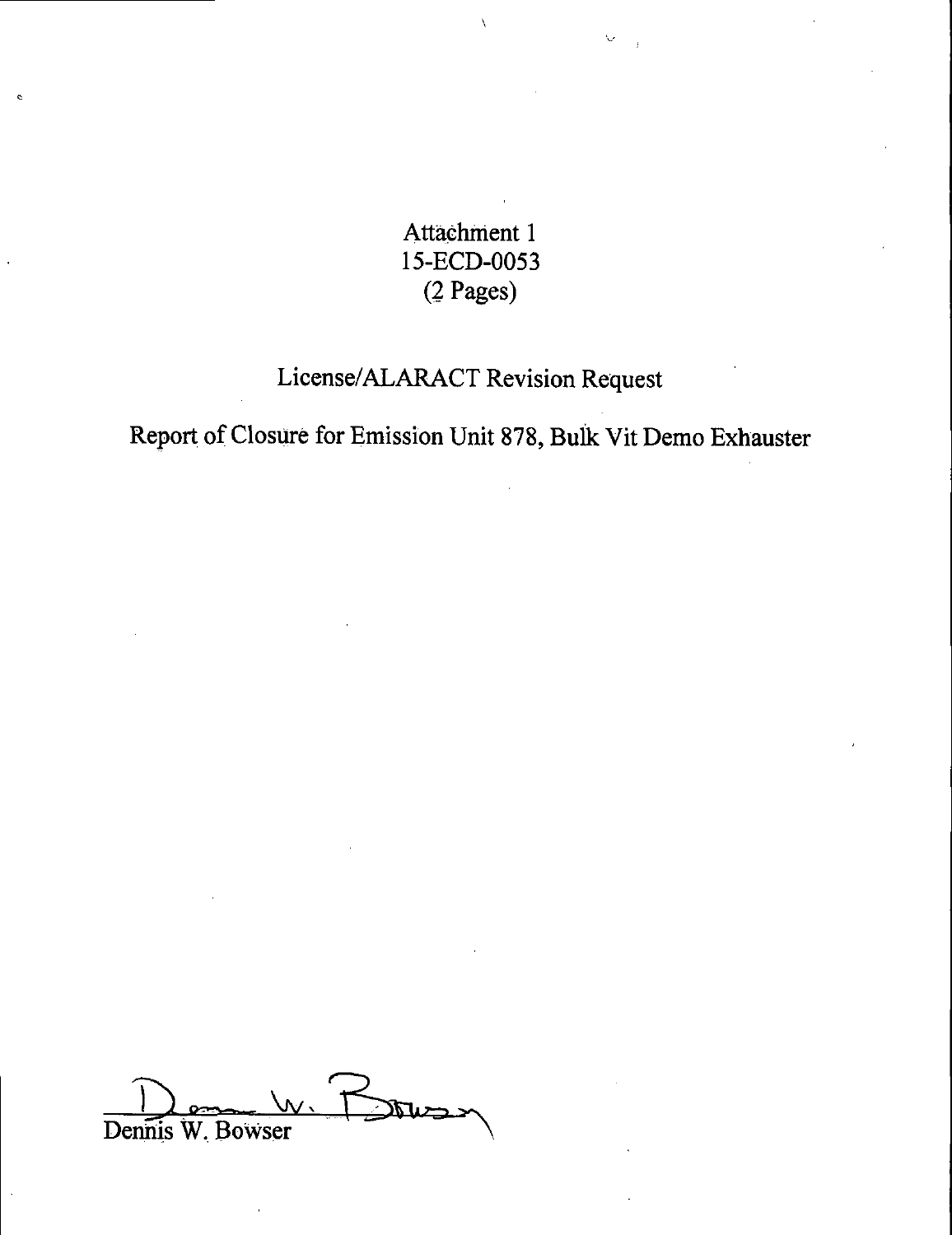# **License / ALARACT Revision Request**

NOTE: Any increase to abated or unabated potential to emit (PTE) is considered a modification and requires an Appendix A Application per Washington Administrative Code (WAC) 246-247.

# 10/30/15

**License Revision WDOH Condition Number:**  **ALARACT Revision** New ALARACT Rev. #:

**Report of Closure** 

# PROJECT IDENTIFICATION

Project Title: Report of closure for Emission unit 878, Bulk Vit Demo Exhauster Current WDOH NOC Number(s): None WDOH EU ID Number(s):  $878$ Current WDOH Approval Letter Number(s): None

# **DESCRIPTION OF CHANGE**

**Number of Attachments:**  $\mathbf{0}$ 

WDOH will provide a new approval letter containing any new or modified conditions that result from the following proposed change.

## Enter original and proposed wording here:

## **Report of Closure for Emission Unit 878**

#### **Summary/Introduction**

In accordance with Washington Administrative Code 246-247-080(6), this report of closure is being submitted to the State of Washington Department of Health (WDOH) to document cessation of radionuclide emitting activities.

The following information is provided in this document:

- Date of closure
- Remaining material
- Assessment of potential continued emissions
- Future plans
- Emissions control and monitoring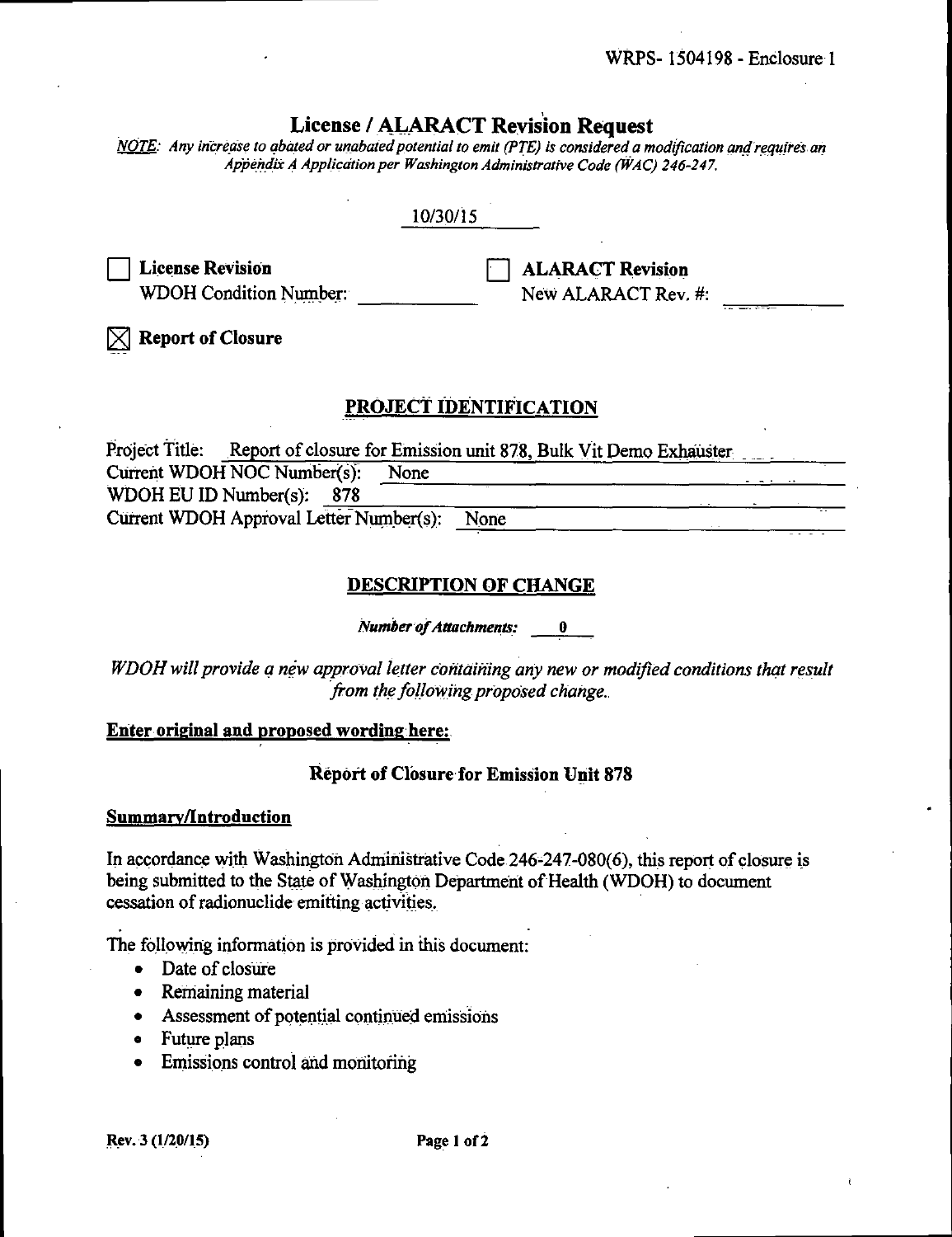1. Date of closure

The closure date is the submittal date of this closure report. The unit was never constructed, the unit was never installed, and the exhauster was never operated.

2. Remaining material

As the unit was never constructed, no material remains.

#### 3. Assessment of potential continued emissions

There is no potential for continued emissions.

#### 4. Future plans

There are no plans to construct this unit.

#### 5. Emissions control and monitoring

No emission control and monitoring has been required or will be required.

Based on this report of closure, it is requested the FF-01 license be revised such that emission unit 878 closed and deleted.

## **SIGNATURE**

| Licensee Name:  | Department of Energy, Office of River Protection |  |
|-----------------|--------------------------------------------------|--|
| Licensee Title: | Emission Unit 878, 200W P-BULKVIT-001            |  |
| Licensee        |                                                  |  |
| Signature:      |                                                  |  |
| Date:           | <u>IQ 80</u>                                     |  |
|                 |                                                  |  |

•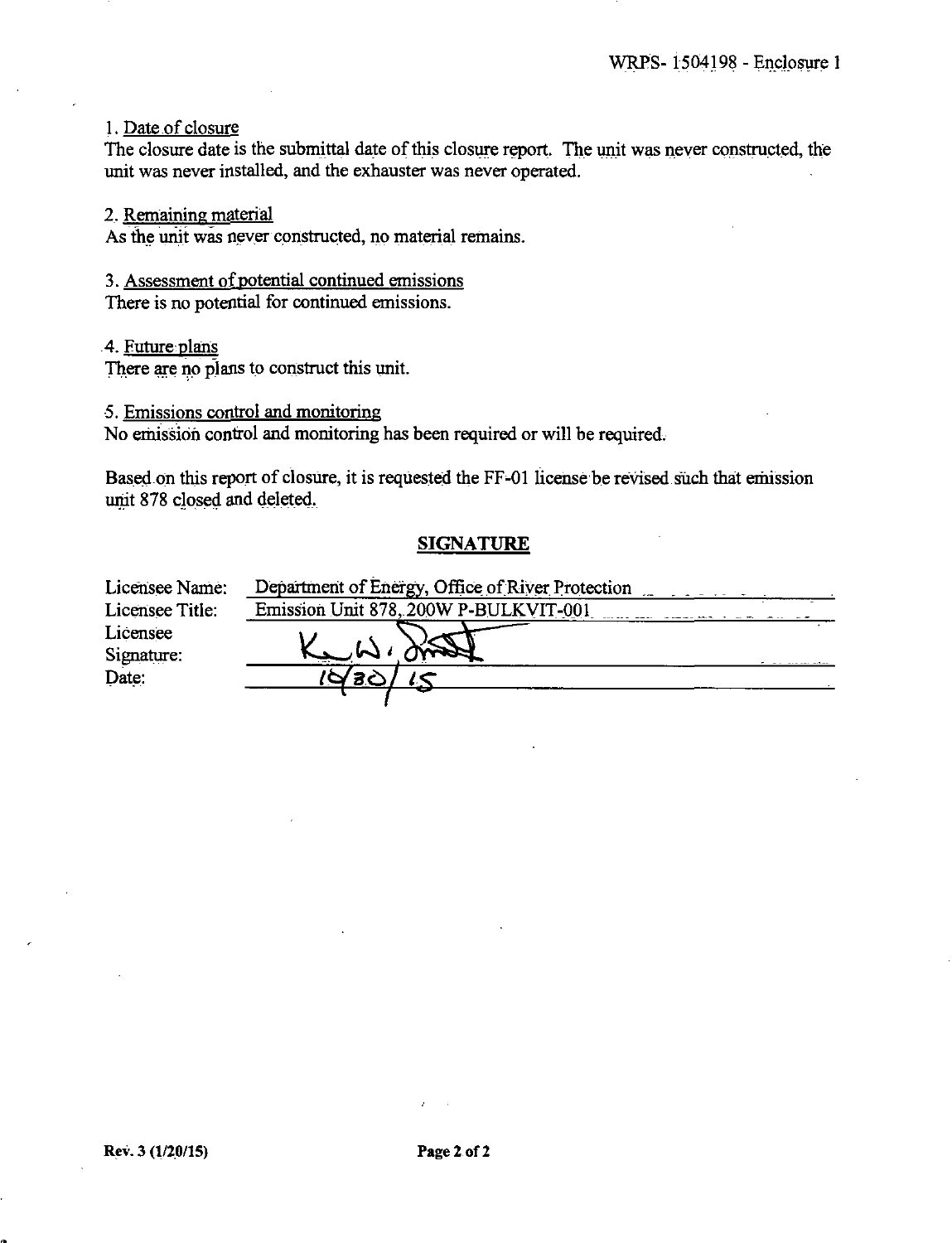Attachment 2 l 5-ECD-0053 (1 Page)

 $\bar{\mathcal{L}}$ 

Notification of Change Not Requiring Permit Revision

Dennis W. Bouwer<br>Dennis W. Bowser